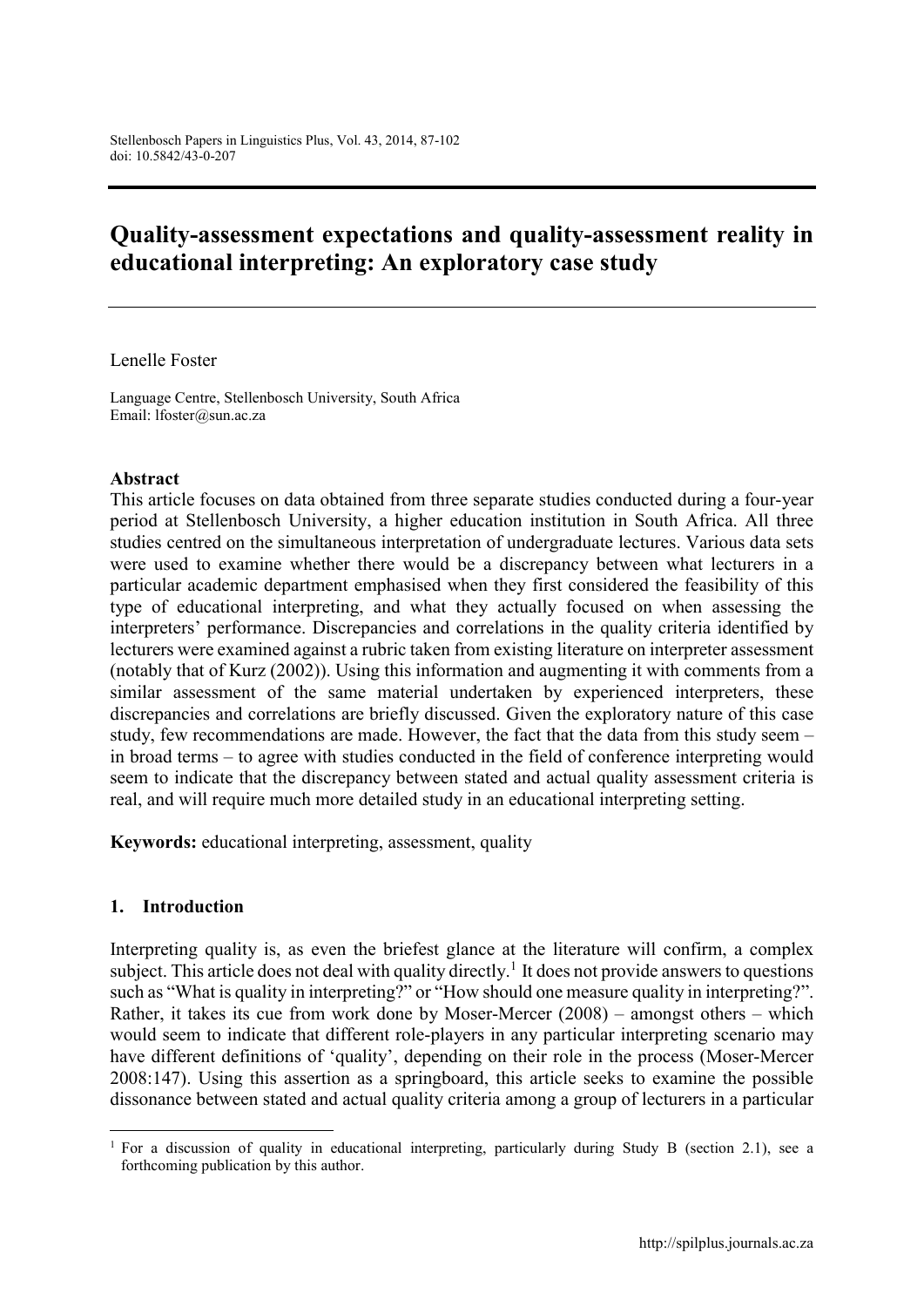department. In doing so, this article will draw on work by scholars such as Kurz (2002), Collados Aís (2002) and Bartlomiejczyk (2007).

When initially conceived, the objectives of the exploratory study discussed in this article were: (i) to determine how lecturers in a particular discipline – who professed a preference for subjectspecialist interpreters – assessed non-professional interpreters from that discipline, and (ii) to compare that assessment with one done by experienced interpreters. Although Blaauw (2008:305) has expressed concerns about the suitability of subject-specialists as educational interpreters, and Verhoef (2008) has written on the subject of subject-specialist interpreters in an educational interpreting context,<sup>2</sup> anecdotal evidence at Stellenbosch University (SU), where the current study was undertaken, seemed to suggest that lecturers still held the view that such interpreters would almost always be better at educational interpreting than so-called "languagespecialist" interpreters.

Once the data had been analysed, however, it appeared that, to a large extent, there was a fair degree of agreement between the two sets of assessments. The focus of the study shifted to examining the dissonance between what the lecturers claimed to value (correct use of terminology), and what they focused on in their assessment. With this approach, the assessments provided by the experienced interpreters were no longer foregrounded as strongly as initially anticipated.

Comments by the lecturers were organised according to a set of criteria used by Kurz  $(2002)^3$ and are discussed in some detail in this article. Although these criteria were originally applied to conference interpreting rather than educational interpreting, they deal with general elements related to interpreting (and interpreting quality), and can therefore be used as a way to examine attitudes to performance.

It should be noted that, although it is possible to draw a few tentative conclusions from this exploratory study, the study does have serious limitations. Firstly, only four experienced interpreters and four lecturers assessed the performance of the subject-specialist interpreters. Secondly, only two recordings (of two different interpreters) were assessed by each group. The conclusions presented in this article should therefore be considered against the backdrop of this extremely limited scope. 4

**<sup>.</sup>** <sup>2</sup> Although not working with educational interpreting, Garwood (2002:268) points out that interpreters are seldom subject-specialists. They may specialise in interpreting a particular field, but that is not the same as a subjectspecialist.

<sup>&</sup>lt;sup>3</sup> Kurz herself adopted these criteria from a study performed by Bühler (published in 1986), using "the first eight of Bühler's [15] quality criteria" (Kurz 2002:316).

<sup>&</sup>lt;sup>4</sup> The data are published at this relatively early stage as SU officially established educational interpreting as an instructional aid in 2013, and has plans to increase the number of classes in which an interpreting service will be available. However, the possible discrepancy between quality-assessment expectations and qualityassessment reality found with one particular group of lecturers identified in this study should raise a red flag to policy makers, indicating that educational interpreting is not merely about placing interpreters in classrooms, but that managing and marrying expectations – whether presumed or actual – could have an important influence on the perceived success of such a service. (Obviously this study would have to be repeated on a much larger scale to determine whether there is indeed a red flag, or whether this exploratory study has simply discovered a red herring.)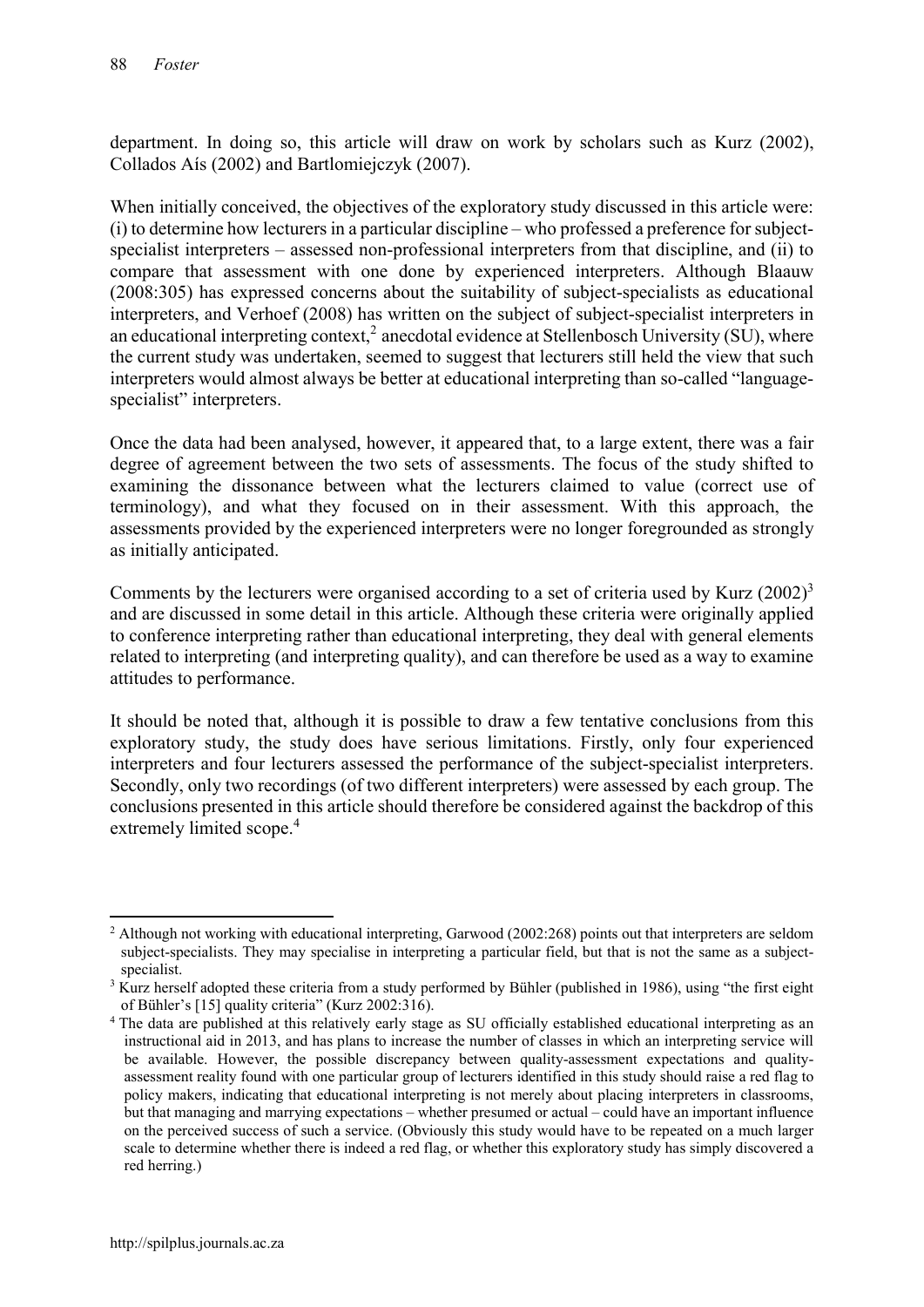#### 2. Description of contributing studies

This article uses data collected at three different times and associated with three different studies that were all undertaken on the Stellenbosch campus of SU. To understand the sources of these data and the methodology employed in the study on which this article is based, it is necessary to deviate slightly and discuss the various studies that provided the data.

The first two rounds of data collection occurred during the course of one pilot study (Study B).<sup>5</sup> The third round occurred almost two years later (for the sake of convenience it will be called "Study C"); the data collected during this round form the backbone of this article. As there is some overlap between studies A, B and C, they will be described briefly to provide some contextual background. The information or resources gleaned from studies A and B, and their use in Study C (in particular), are summarised in Figure 1 below.



Figure 1. Schematic representation of data sources from three studies

#### 2.1 Study A: Faculty of Science

1

This study was initiated in 2010 as an ad hoc project by the then-Dean of the Faculty of Science at SU to determine the feasibility of a simultaneous interpreting service in the Faculty (Swart 2012a, 2012b). The Department of Biochemistry was identified as the site for this study, mainly because of the Department's willingness to participate.

The second-year biochemistry course is divided into two semester-long modules. The two constituent modules are compulsory for a number of degree programmes presented by the faculties of Science and AgriSciences. Given the number of students registered for the course each year, the class is split into two groups, with duplicate lectures being presented in Afrikaans

<sup>&</sup>lt;sup>5</sup> Studies A and B (both pilot studies initiated as a result of managerial decisions) overlapped to some extent, as will be made clear in the description provided further on.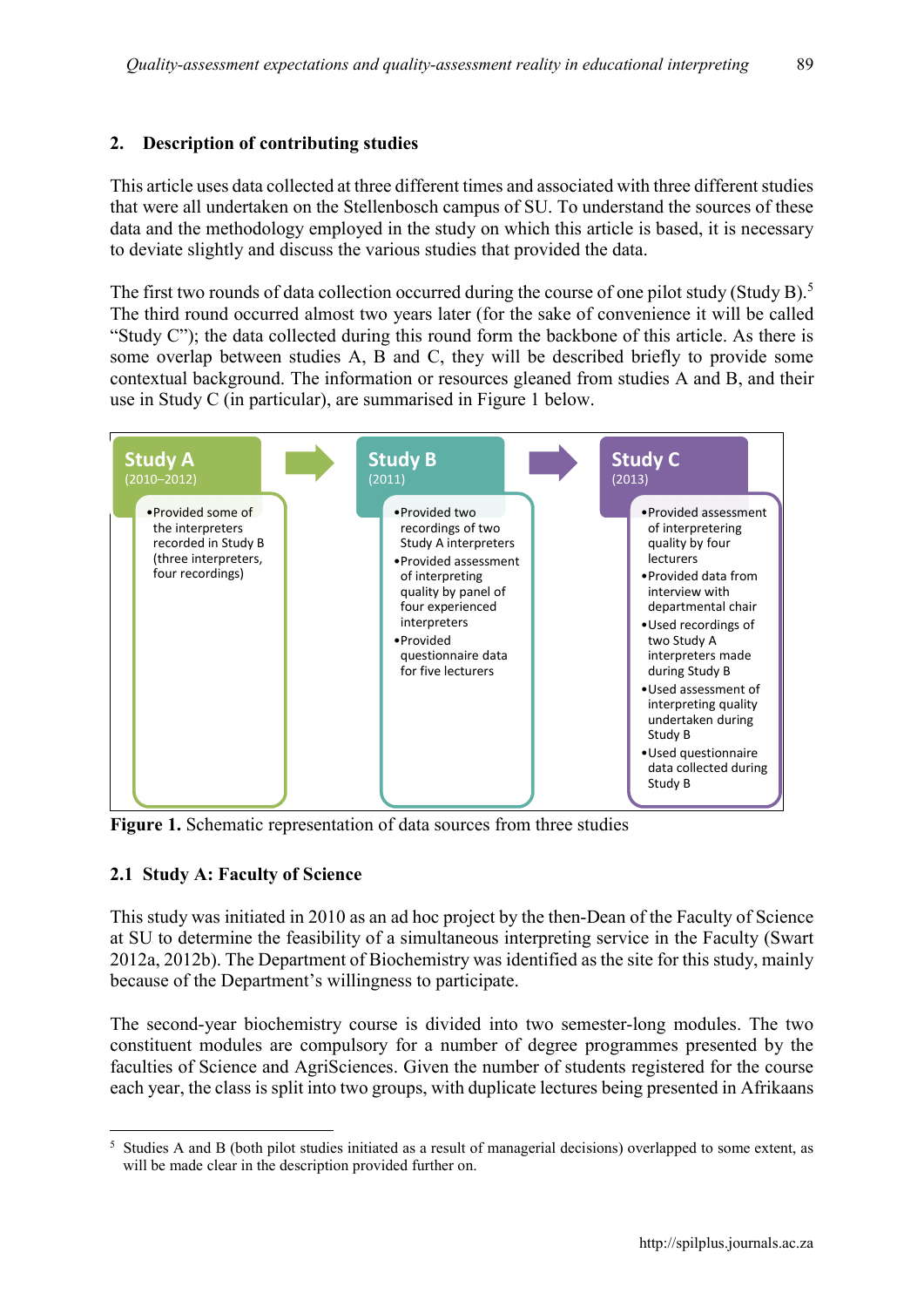and English – despite the fact that the SU *Calendar (Part 1)* lists the language of teaching and learning as Afrikaans (Stellenbosch University 2013:63). The *de facto* parallel instruction presented an opportunity to gauge interest among students regarding the use of an interpreting service – due to timetable clashes, students who were not proficient in Afrikaans may well have been placed in the Afrikaans-medium group.

The lecturers in the Department of Biochemistry were adamant that they did not want anyone who was not a subject-specialist interpreting their lectures (Swart 2013). They identified an individual who was knowledgeable and had a facility for languages – one of their doctoral students who had worked at MFM (the campus radio station) and therefore had broadcasting experience. Her broadcasting experience, combined with the fact that they knew her personally, proved to be deciding factors for the lecturers. The departmental chair stated that if she had not been available to interpret, the Department would not have participated in the study (Swart 2013). In fact, he was quite candid about the fact that this "broadcasting person", as he described her, was of a quite different calibre compared to some of the postgraduate students used later on in the pilot study (Swart 2013).

Study A ran from the first half of 2010 to the end of 2012 (Swart 2013). In total, five interpreters were used, all of them postgraduate students in the Department (Swart 2012b). None of these interpreters received any interpreting training and no quality assessment was undertaken by either the Department or the Faculty.

As far as can be established, no reports on this pilot study have been published to date and, besides the performance assessment undertaken as part of Study B, no quality control was carried out to determine whether the interpreting was of a suitable standard. Feasibility appears to have been notionally based on usage but, as no records were kept of the actual number of users, usage (and therefore, presumably, feasibility) remains a matter of conjecture.

# 2.2 Study B: SU Language Centre<sup>6</sup>

The SU Language Centre undertook its own official pilot study in 2011, having received instructions from the University Council to this effect. The live phase, in which interpreting services were provided in the faculties of Engineering and Education, occurred in the second semester and involved four interpreters and one interpreter-in-training.

The overlap between studies A and B involves quality assessment. As part of Study B, two lectures per interpreted subject were recorded and sent to a panel of four experienced interpreters, some of whom were also involved in interpreter training. The panel was not provided with any information on the interpreters or on the study itself, other than that it was a pilot project and that quality assessment was considered an essential component. The assessment panel was not informed that they were assessing both professional and nonprofessional subject-specialist interpreters.

At the end of the semester, lecturers teaching in the various modules where an interpreting service had been provided – for both studies A and  $B$  – were requested to complete a

<sup>1</sup> <sup>6</sup> The feasibility study undertaken by the SU Language Centre and its impact on interpreting at SU will be discussed in detail in a forthcoming article. This section serves as a basic introduction in order to contextualise the work described in the current article.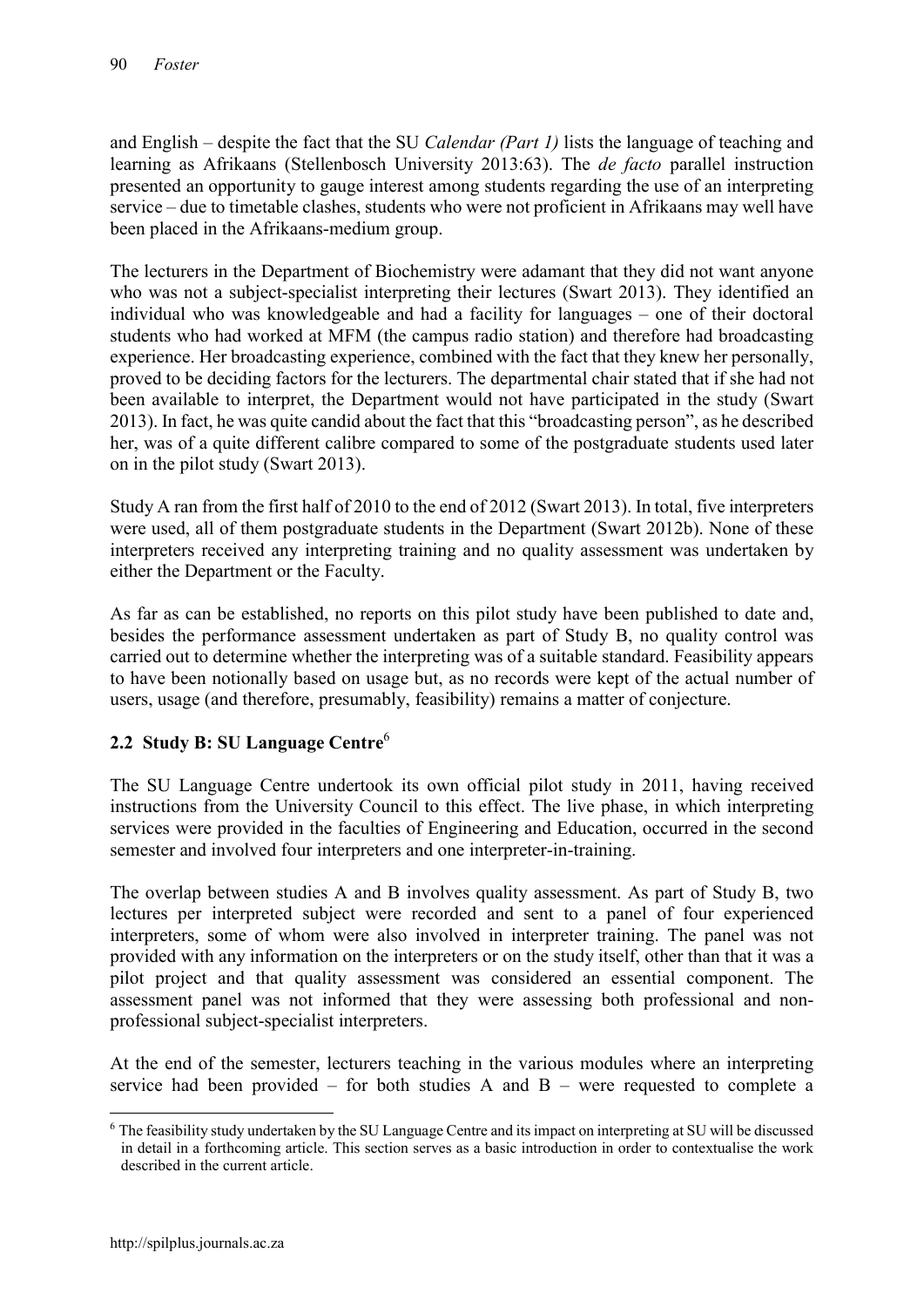questionnaire compiled by the Language Centre and the SU Centre for Statistical Consultation. The primary purpose of this questionnaire was to establish the attitudes toward and perceptions regarding interpreting. As the lecturers had not listened to the interpreters, the questions covered two broad areas. The main focus was on the impact of interpreting in the classroom, which involved investigating whether or not it created a disturbance, required a change in lecturing style, and to what extent it aided or hindered teaching. A predominantly negative response here may have led the team compiling the report for Council to urge caution in the use of educational interpreting at SU. The second focus area was the lecturers' perceptions of the interpreting, which involved determining whether or not the interpreting was accurate, the lecturers' ratings of the interpreters' language proficiency, and to what extent the lecturer trusted the interpreter.<sup>7</sup> These matters were considered important as it would be difficult to implement an educational interpreting service at SU if it were not possible to count on some measure of support from lecturers. Determining lecturers' perceptions of the interpreters and the service would also be important in devising a strategy to allay possible fears related to such quality matters as accuracy and veracity. (More detail on the content of the various questions will be provided in

While the aim of this study was to determine the feasibility and desirability of an educational interpreting service at SU, it was conducted on such a small scale that it could be possible to question some of the recommendations contained in the report to Council. Secondly, the study was undertaken while two separate pilot studies,<sup>9</sup> investigating the feasibility of educational interpreting at SU, were occurring elsewhere on the Stellenbosch campus. One could therefore argue that the findings of the study were either irrelevant or the result of managerial window dressing as the educational interpreting horse had already bolted and was frolicking on the Stellenbosch campus.

#### 2.3 Study C: The comparative project

section  $4.$ <sup>8</sup>

**.** 

Study C provides the basis for the present article and was undertaken in 2013 at a time when educational interpreting had already been established as a language management policy at SU, and had changed in status from pilot study to established language service. As was summarised in Figure 1 and will be described in the methodology section below, this study used data obtained during Study B and two recordings made during Study A. To some extent, Study C is a reproduction of a portion of Study B – using different subjects – as it required lecturers in the Department of Biochemistry to assess recordings generated and assessed during Study B.

However, given the difference in the objective of Study C, the data were used differently than was the case in Study B. In Study B, the quality assessment data provided by the four panellists were used to indicate that (i) it was possible to interpret lectures simultaneously, and (ii) the

<sup>7</sup> Alexander, Edwards and Temple (2004), Hadziabdic et al. (2010), and Napier (2011) all note the value of trust when using an interpreter: individuals would be more likely to make use of an interpreting service if they trusted the interpreter. As the Department of Biochemistry, rather than the students, would foot the bill for an educational interpreting service, the attitudes of lecturers could be crucial for the implementation of such an educational interpreting service at SU.

<sup>&</sup>lt;sup>8</sup> A similar questionnaire was sent electronically to all students registered for the interpreted modules, regardless of whether they used the interpreting service. Those results were not pertinent to the current study, and will therefore not be discussed in this article.

<sup>&</sup>lt;sup>9</sup> The second pilot study, undertaken at the Faculty of Engineering during 2011 and 2012, will not be discussed in this article.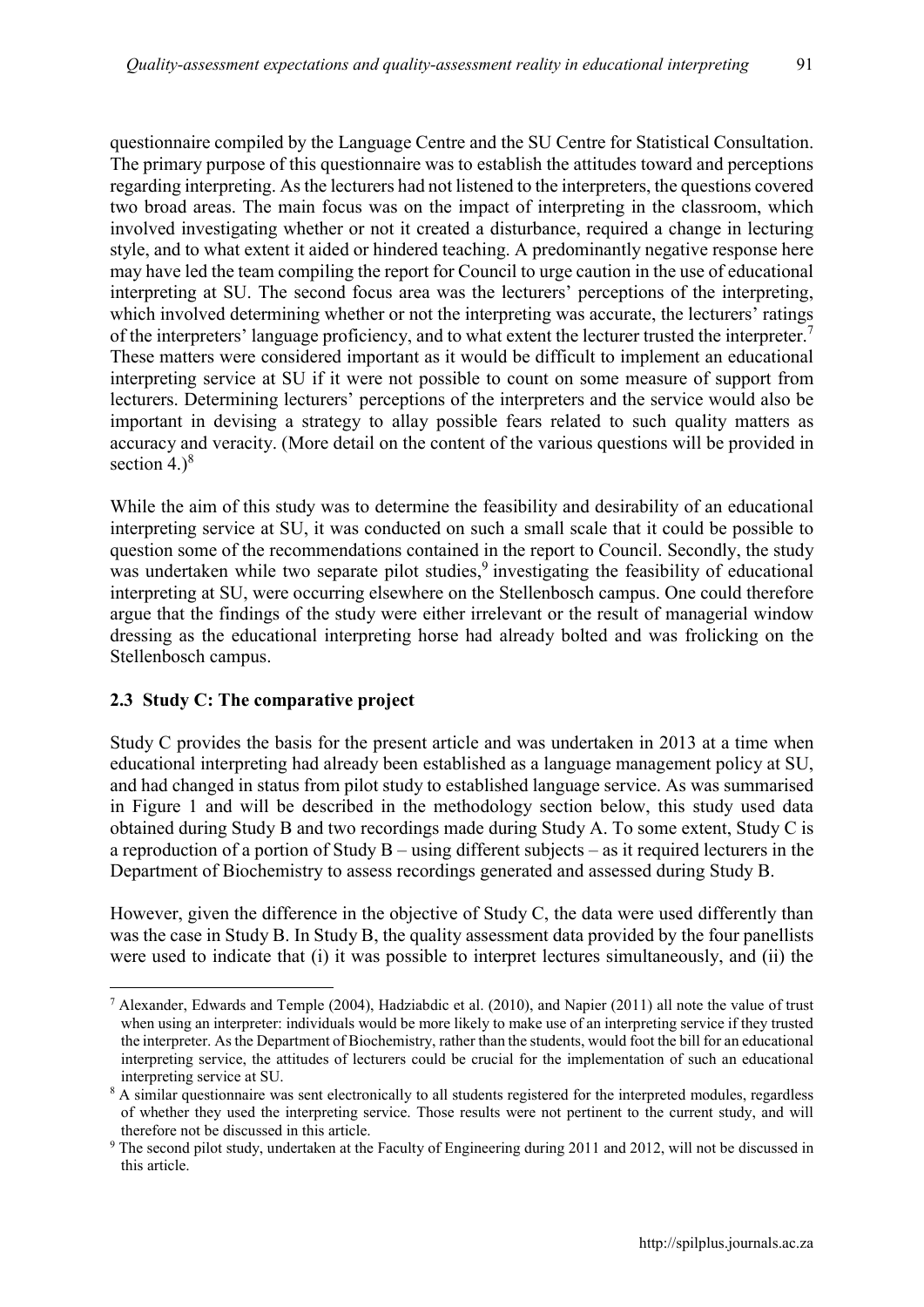quality of the interpreted product was of such a standard that students using this type of service would not be unfairly disadvantaged. In Study C, the aim was to establish (on a very small scale) whether lecturers who apparently viewed terminological exactness as the most important measure of interpreting quality, actually used that measure when they assessed interpreting products. As secondary aims, the assessments done by the four lecturers who were willing to participate were compared to the assessments provided by the four panellists in 2011, and were checked against existing literature on user perceptions of interpreting quality.

# 3. Methodology

#### 3.1 Data sources

Four main sources of data were used in writing this article. Firstly, the chairperson of the Department of Biochemistry was approached for an interview, during which the Department's attitude to educational interpreting and its participation in Study A were discussed. The basic premise of Study C – the examination of subject-specialist interpreter performance by lecturers – was also explained. The chairperson agreed that the staff in his Department could be approached and asked whether they wished to participate in a project to assess the performance of subject-specialist interpreters.

Secondly, lecturers who had taught the second-year course at the Department in 2011 were approached and requested to rate two interpretation performances. The lectures had been recorded in 2011 and it was thought that lecturers who had themselves taught various portions of the course at the time would be able to detect nuances, differences or deviations in the interpreted content that may have eluded other listeners. As anecdotal evidence from the period 2010 to 2012 suggested that more students typically used Afrikaans-to-English interpreting (rather than English to Afrikaans), and since problematic interpreting would potentially have more serious consequences for students who were unable to follow the Afrikaans lecture at all, recordings of interpreting from Afrikaans to English were used for evaluation purposes.

The lecturers were requested to listen to two recordings (an mp3 file with the original and interpreted lectures playing simultaneously), using a marking grid to rate the performance of each of the two interpreters according to various categories. Although four recordings (of three subject-specialist interpreters) were available, and had previously been analysed by the panel of four interpreters (see the elaboration of the fourth data source below), the likelihood of the lecturers listening to and evaluating approximately 200 minutes of interpreting performance seemed rather slim. The options seemed to be to use only 100 minutes in the hope that more lecturers would participate in the study, or to use the full 200 minutes available and risk a lower level of participation from the lecturers. Either option would limit the scope of the study and potentially undermine the validity of the results.

Thirdly, the marks and comments gleaned from the process described above were compared with comments made by the same group of lecturers in 2011 when they completed a questionnaire compiled by the Language Centre.

Finally, the two sets of data obtained from the lecturers were compared to assessments of the subject-specialist interpreters' performance by a panel of four interpreters, provided in 2011 and using the exact same recordings and marking grid.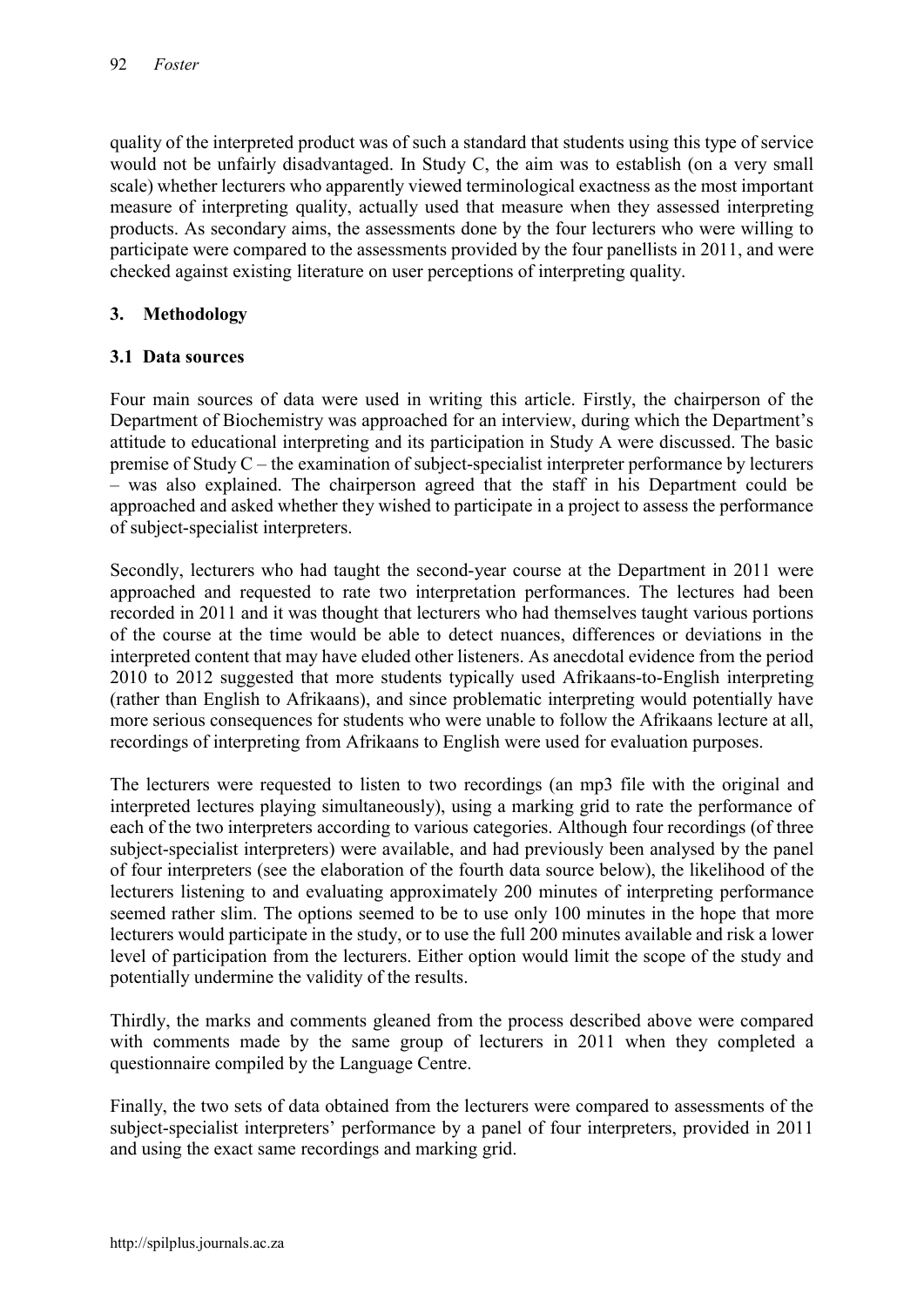By comparing data from data collection phase 2 (assessment by lecturers) with data collected in step 3 (questionnaires completed by the same group of lecturers), it was possible to establish, on a very limited scale, whether the lecturers used the criterion for quality assessment that they claimed to value, namely terminological exactness.

The third data source was used as a cross-check to determine whether the lecturers had been unusually lenient (relatively speaking) when assessing the performance of the two subjectspecialist interpreters. As already indicated, this comparison was done using quality indicators identified by Kurz (2002).

# 3.2 Marking grid

1

The marking grid used as a tool for obtaining data in the second and fourth steps described above, was an adapted version of the grid used by the South African Translators' Institute (SATI) in their interpreter-accreditation exams.<sup>10</sup> The original SATI grid had four categories: accuracy and coherence of message; target language (TL) vocabulary and register; TL grammar, idiom and purity; and interpreting technique (SATI s.a.). Each of these categories provided a list of constituent components in brackets after the main category heading. Although the content was presented quite succinctly, the layout of the SATI grid made quick reference rather difficult. It was mainly with this benefit in mind that the grid was adapted by the Language Centre. It differed from the SATI original in that it divided performance into three broad categories: content, form and interpreting skills. Each of these categories had at least one major component, with examples (which could be considered subcomponents) provided as bullets below the major component.

As Figure 2 shows, TL vocabulary and register, and TL grammar, idiom and purity were grouped together in the adapted grid under "Form", with bullets providing the clarification that TL vocabulary and register should be evaluated with the applicability of the vocabulary, terminology and register in mind, and that TL grammar, idiom and purity should be assessed on the basis of correct use of concord, tense and syntax as well the use of prepositions being on par with that of a mother-tongue speaker. The content, therefore, differs very little from the original SATI grid. It is simply presented in a format that may be easier to use while listening to an interpreter, particularly for a listener who is not used to evaluating simultaneous interpreting.

<sup>&</sup>lt;sup>10</sup> The SATI grid was supplied by Mr Johan Blaauw, current SATI vice-chairperson and head of language practice at North-West University's Language Affairs Directorate.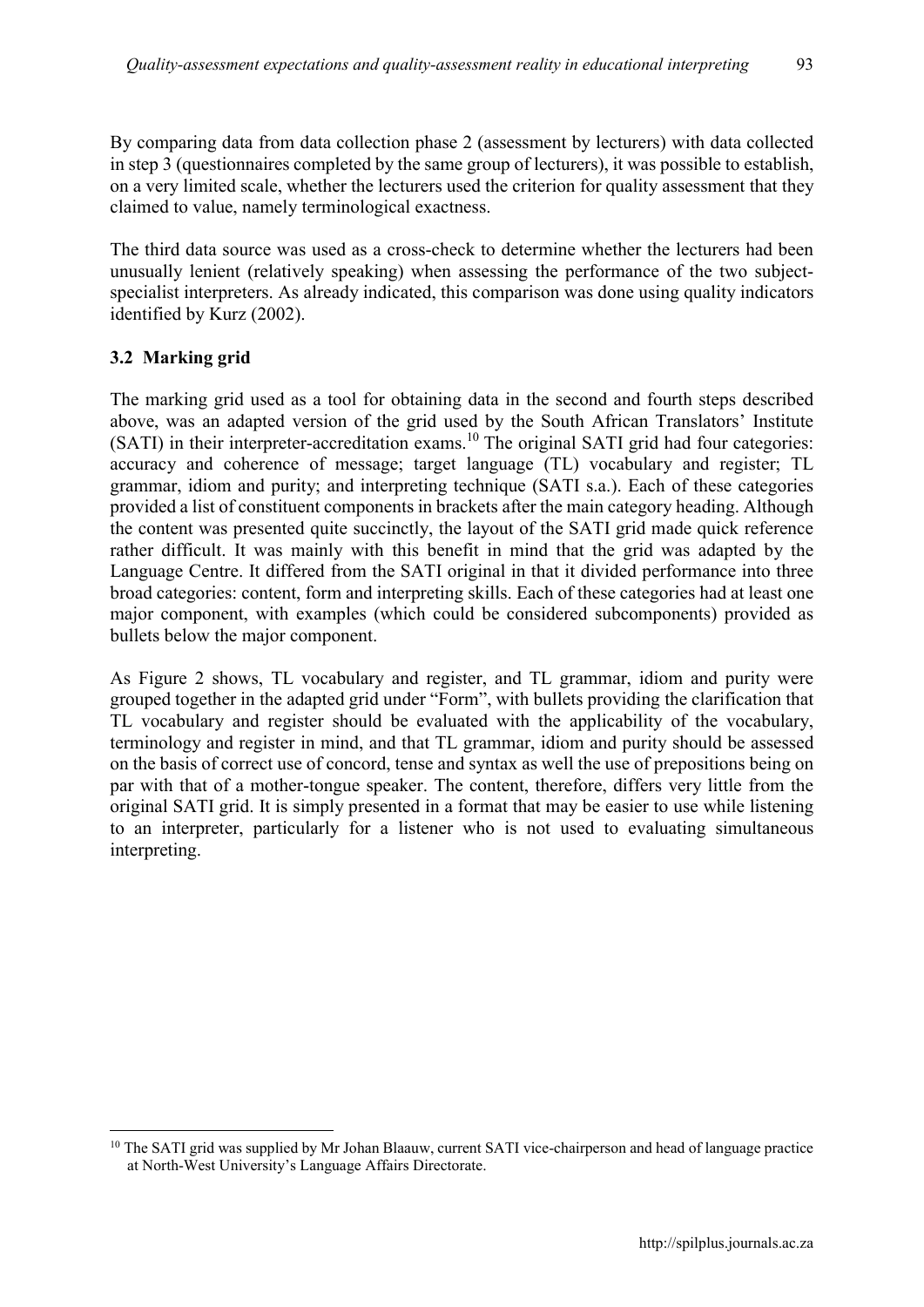| Interpreting: [Course name] (Afr>Eng) |                                                                                                                                                                                                                                          |                   |                 |  |
|---------------------------------------|------------------------------------------------------------------------------------------------------------------------------------------------------------------------------------------------------------------------------------------|-------------------|-----------------|--|
| <b>Interpreter 1</b>                  |                                                                                                                                                                                                                                          |                   |                 |  |
| <b>Performance</b>                    |                                                                                                                                                                                                                                          | Mark out<br>of 10 | <b>Comments</b> |  |
| Content                               | Message accuracy and cohesion                                                                                                                                                                                                            |                   |                 |  |
|                                       | equivalent meaning conveyed fully<br>$\bullet$<br>names, dates, numbers, abbreviations, acronyms, etc.<br>conveyed accurately<br>ability to deverbalise the message (not interpret literally)<br>cultural/subject knowledge<br>$\bullet$ |                   |                 |  |
| Form                                  | TL vocabulary and register                                                                                                                                                                                                               |                   |                 |  |
|                                       | applicability of vocabulary, terminology, register                                                                                                                                                                                       |                   |                 |  |
|                                       | TL grammar, idiom and purity                                                                                                                                                                                                             |                   |                 |  |
|                                       | correct use of concord, tense and syntax                                                                                                                                                                                                 |                   |                 |  |
|                                       | use of prepositions the same as a mother-tongue speaker<br>$\bullet$                                                                                                                                                                     |                   |                 |  |
| Interpreting                          | <b>Listening skills</b>                                                                                                                                                                                                                  |                   |                 |  |
| skills                                | <b>Analysis</b>                                                                                                                                                                                                                          |                   |                 |  |
|                                       | Concentration                                                                                                                                                                                                                            |                   |                 |  |
|                                       | <b>Problem solving</b>                                                                                                                                                                                                                   |                   |                 |  |
|                                       | Paraphrasing                                                                                                                                                                                                                             |                   |                 |  |
|                                       | <b>Presentation</b>                                                                                                                                                                                                                      |                   |                 |  |
|                                       | fluency (little or no hesitation or repetition; ability to<br>$\bullet$<br>vary <i>decalage</i> ["following distance"])<br>voice quality, e.g. voice and breath control                                                                  |                   |                 |  |
|                                       | Correct use of equipment                                                                                                                                                                                                                 |                   |                 |  |
|                                       | Conduct, e.g. professional interaction with colleagues, way<br>with which documents and information are dealt                                                                                                                            |                   |                 |  |

Figure 2. The adapted marking grid

# 4. Results

# 4.1 Marks out of 10

Considering the emphasis the Department placed on subject knowledge as essential for an educational interpreter, it would be logical to suppose that terminological exactitude would be important when assessing interpreting performance. The position articulated by the Department is similar to attitudes noted by Kurz (2002), who examined attitudes expressed at three large international meetings.<sup>11</sup> On average, delegates ranked "use of correct terminology" as the third most important in a list of eight criteria by conference attendees – preceded only by "[s]ense consistency with original message" and "logical cohesion of utterance" (Kurz 2002:317).

When completing the questionnaires in 2011, the lecturers reacted because of previous interaction with the interpreters as students in the Department. When asked whether they trusted

 $\overline{a}$ <sup>11</sup> In her results, Kurz (2002:317) includes results reported by Bühler (1986) for the purposes of comparison.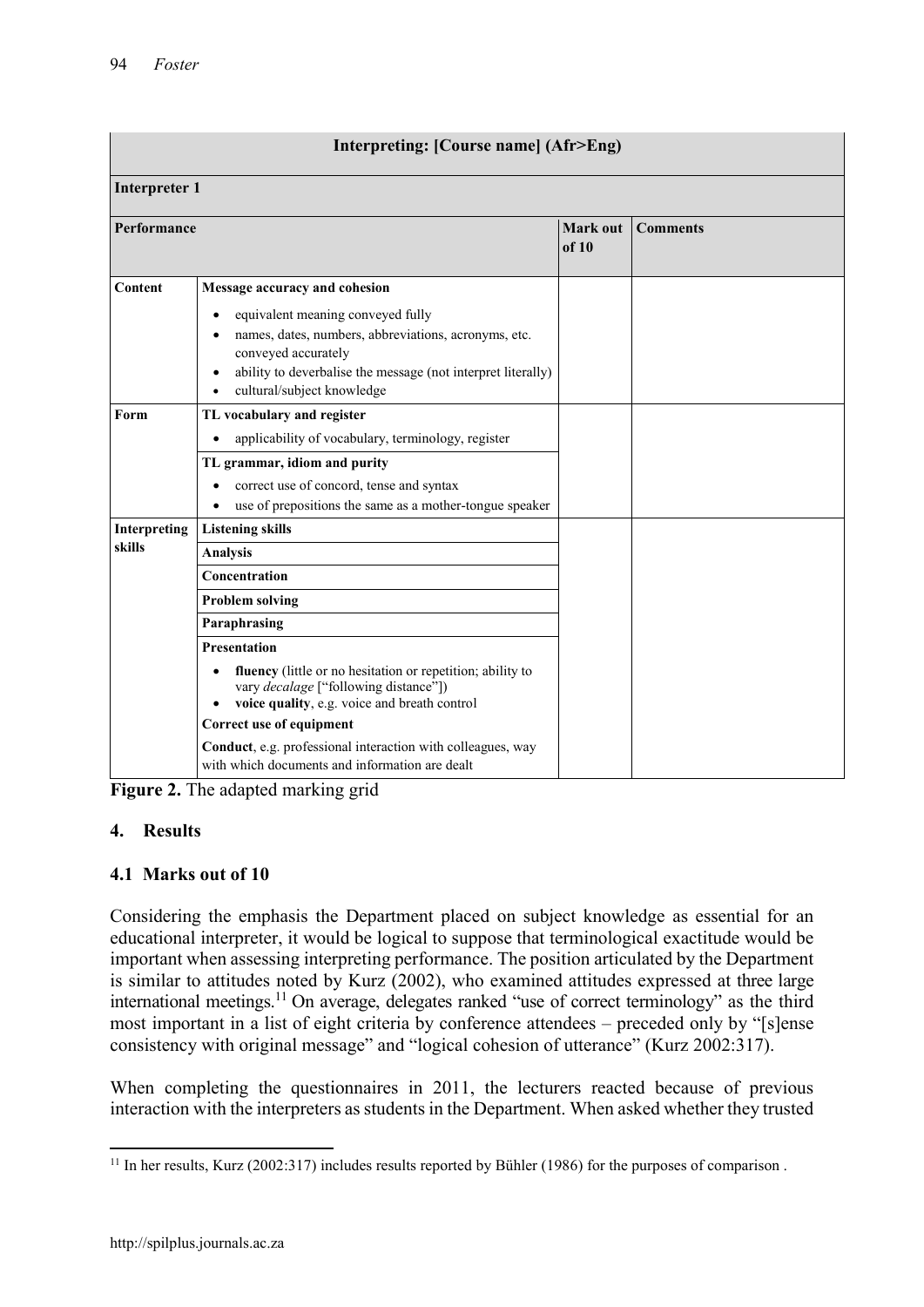that the lecture content had been interpreted accurately, four out of the five lecturers who completed the questionnaire responded "Yes, more or less" and one answered "Yes, definitely". As can be seen in Table 1, the lecturers' responses (when invited to elaborate on their answers) focused on the students' subject knowledge rather than on their linguistic competence. However, knowledge of correct terminology, which a postgraduate student would undoubtedly have, may not translate into use of correct terminology while interpreting.

Table 1. Lecturer comments on the extent to which they trusted the correctness of the interpreting<sup>12</sup>

| Lecturer       | <b>Comment</b>                                                                      |  |
|----------------|-------------------------------------------------------------------------------------|--|
|                | I have never heard the interpreting but I accept the knowledge of the interpreters. |  |
| $\overline{2}$ | The interpreting was done by postgraduate Biochemistry students. I trust their      |  |
|                | levels of knowledge and I know these particular students.                           |  |
| 3              | The interpreter is a Biochemistry postgrad student who knows the work well.         |  |
| $\overline{4}$ | We use our best senior postgraduate students and we know that they are strong       |  |
|                | academically and well-prepared. If they were not people who know the subject, I     |  |
|                | would have had serious reservations.                                                |  |
| 5              | Because I know the interpreter as a good student. Other than that, all I could do   |  |
|                | was to trust.                                                                       |  |

In addition, a listener – while valuing correct terminology highly – may actually use other quality criteria when determining what is "good" interpreting, and may be influenced by a range of factors when assessing quality. The listener's home language (Pöchhacker 2004:155, Kalina 2005:38), gender (Kurz 2001:399 passim), and experience in using interpreting services (Pradas Marcías 2006:38) may all influence what he or she considers important when it comes to "good" interpreting. <sup>13</sup> The quality components of "sense consistency", "logical cohesion" and "correct terminology" may not be as important as listeners believe them to be. Collados Aís (2002:335) has shown that an error-free but monotonous interpretation is considered less accurate than an error-ridden but lively interpretation. Illustrating this quite clearly, Wu (2010:322) cites an interpreting examiner who claims that if the listener does not understand the source text, good interpreting is probably identified based on delivery quality.

One of the revised aims of this study was thus to determine whether the assessment performed by the lecturers would support the claims made in the literature that listeners may believe they prefer "sense consistency", "logical cohesion" and "correct terminology" but that they are actually swayed by elements of interpreting delivery, or whether the faith the lecturers expressed in the interpreters' subject knowledge would emerge as a decisive component in the lecturers' assessment.

When looking at the scores provided by the lecturers, it would seem that the mean scores awarded by the lecturers and the panel, respectively, do not differ significantly. Figure 3 illustrates that, when placed side by side, the mean scores awarded by the lecturers and the panel for each of the two interpreters differ only by a single point (the largest difference is 1,2

**<sup>.</sup>** <sup>12</sup> All comments originally provided in a language other than English have been translated into English by the author.

<sup>&</sup>lt;sup>13</sup> Grbić (2008:248) notes that the audience using an interpreting service is frequently much less homogenous than is generally assumed, while Bartlomiejczyk (2007:251) points out that the assessment of interpreting output could also be more heterogeneous than may be initially supposed.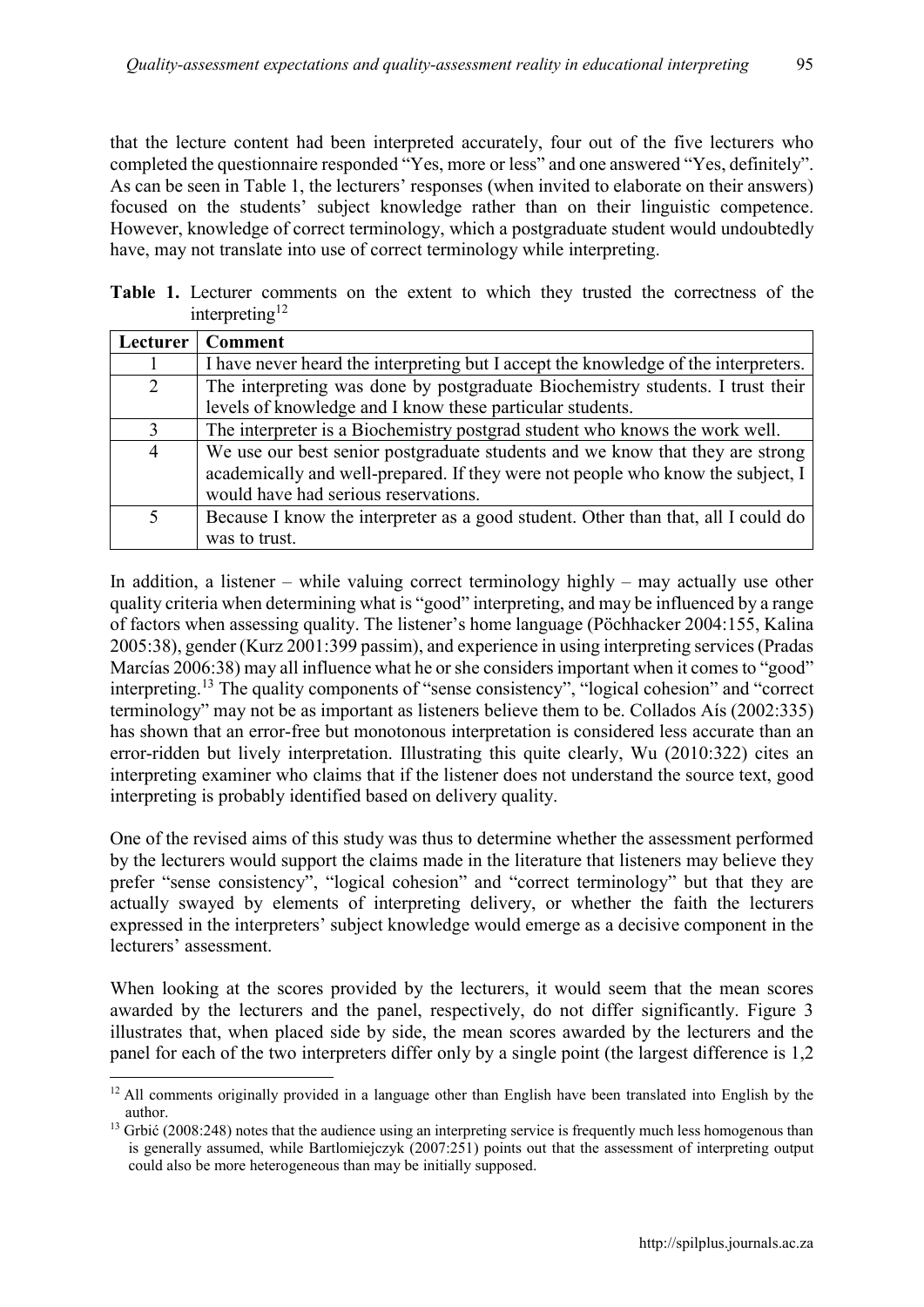and relates to how well Interpreter 2 dealt with the lecture content). With one exception, the panel was slightly more critical in assessing performance than the lecturers, but as the discrepancy between the two assessing groups remains more or less constant, it could be discounted for the present. 14

The reasonably small difference in assessment between the lecturers and the panel would also suggest that the lecturers were not as biased in favour of their students as may have been supposed, and that they were quite critical of their performance (as will be illustrated below).





What is clear from Figure 3 is that both groups believed that Interpreter 1 performed better than Interpreter 2. Interpreter 1 was the "broadcasting person" favoured by the Department. It would seem that their proviso that Study A could only continue if she were used as interpreter was justified. She performed noticeably better than Interpreter 2.

#### 4.2 Comments

The comments supplied by the lecturers and the assessment panel offer the opportunity to examine their perception of what constitutes "good" interpreting (see Figure 4). Using Kurz's criteria (2002:317) as a point of reference, the comments made by the lecturers and the panel can be analysed and compared. These criteria are (in descending order of importance, as determined by delegates at three international meetings): sense consistency with original message, logical cohesion of utterance, use of correct terminology, completeness of interpretation, fluency of delivery, correct grammatical usage, pleasant voice, and native accent (Kurz 2002:317). For the purposes of this discussion, the first two criteria will be considered basic expectations for competent interpreting.

**<sup>.</sup>** <sup>14</sup> This would seem to substantiate findings by Kurz (2002:323) that interpreters (in this case the four panellists) tend to make higher demands on quality than delegates would. It is possible that the lecturers' perspectives on interpreting would be closer to that of delegates at a conference – even when they actually play the role of quality assessors – than those of working interpreters (also playing the role of quality assessors).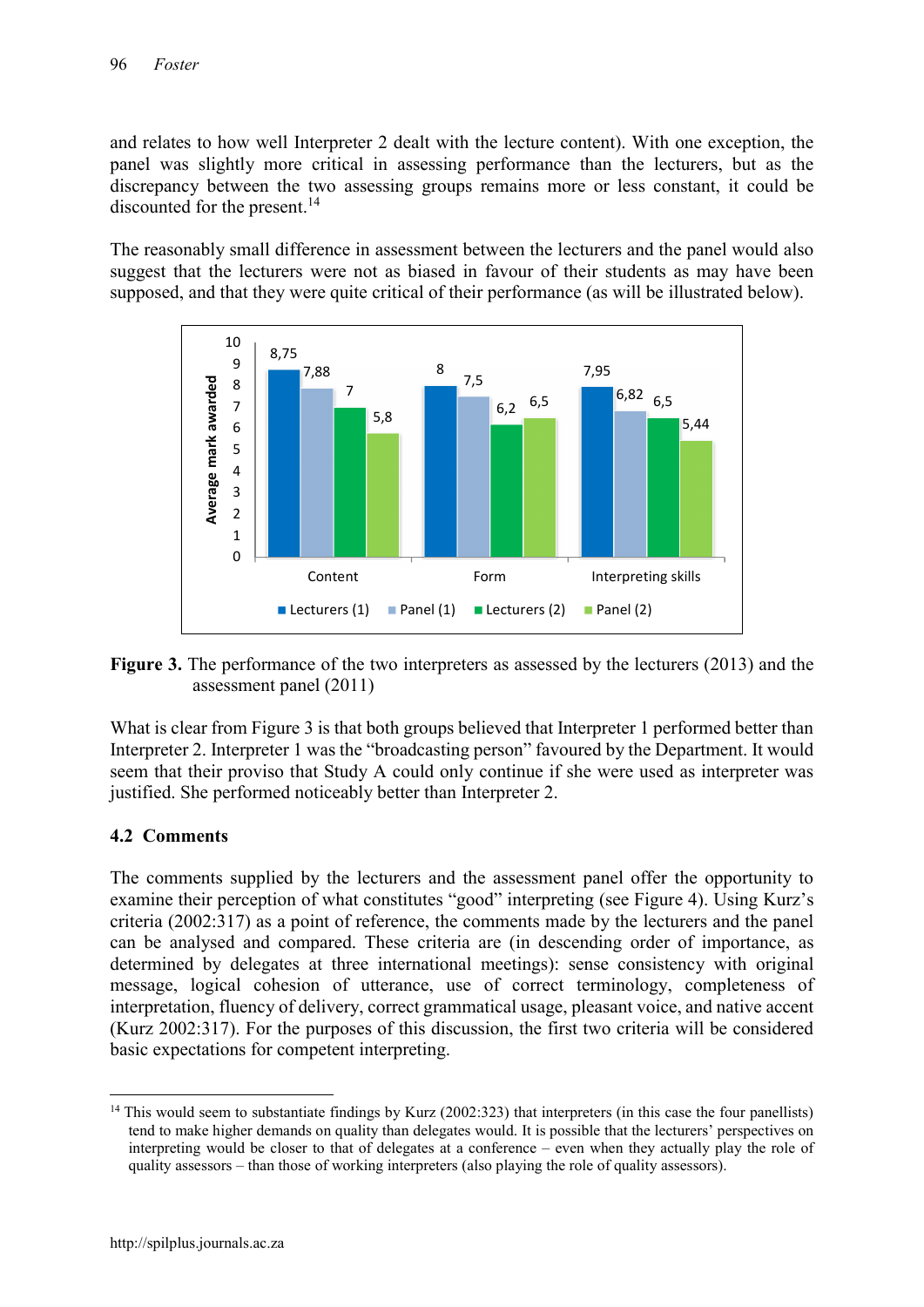Generally, the more critical approach of the panel is not only evident in the mark allocation, but also in the comments section. Comments by the panel are much longer and more detailed than those provided by the lecturers, and there is often criticism of elements related to interpreting not identified by the lecturers at all. There could be at least two factors contributing to this situation. Firstly, the lecturers had not used the assessment grid before and therefore formulated their comments in terms of the terminology and categories on the grid. Secondly, the panel, all being experienced interpreters, are used to listening to various aspects related to interpreting at the same time, while the lecturers focused on only some of these elements.

A further point to note is the differing importance of the various categories, when viewed by the commenting group. It was unexpected that the lecturers made more references to correct grammar and pleasant voice than to the completeness of the interpretation and delivery fluency, but as these only differ by one mention each, it should not be considered significant. The various aspects mentioned by the panel do not follow the order of priority detailed by Kurz (2002). Fluency of delivery received much more attention from this group than did the correct use of terminology or even the completeness of the interpretation. <sup>15</sup> (It is possible that an assertion by Pöchhacker (2001:419) – citing Shlesinger – that "normal" intonation aids memory while typical "interpreter" intonation does not, may have had some influence on the importance attached to fluency by the interpreting panel, particularly those involved in interpreter training. 16)

In Figure 4, the number of references by the lecturers and the panel to various quality aspects is grouped according to six of Kurz's (2002) eight criteria. The figure shows quite clearly which aspects the two groups focused on in their comments. The various criteria are also discussed in the following sections.



Figure 4. Focus of comments according to categories identified by Kurz (2002)

**<sup>.</sup>** <sup>15</sup> Kurz (2002:317) also lists the relative importance of the various criteria as determined by interpreters. The interpreters involved in her study valued fluency of delivery above completeness of interpretation. The panel's comments would therefore seem to be in line with this trend.

<sup>&</sup>lt;sup>16</sup> See also Bartlomiejczyk's (2007) take on Shlesinger's (1994) study in section 4.2.3.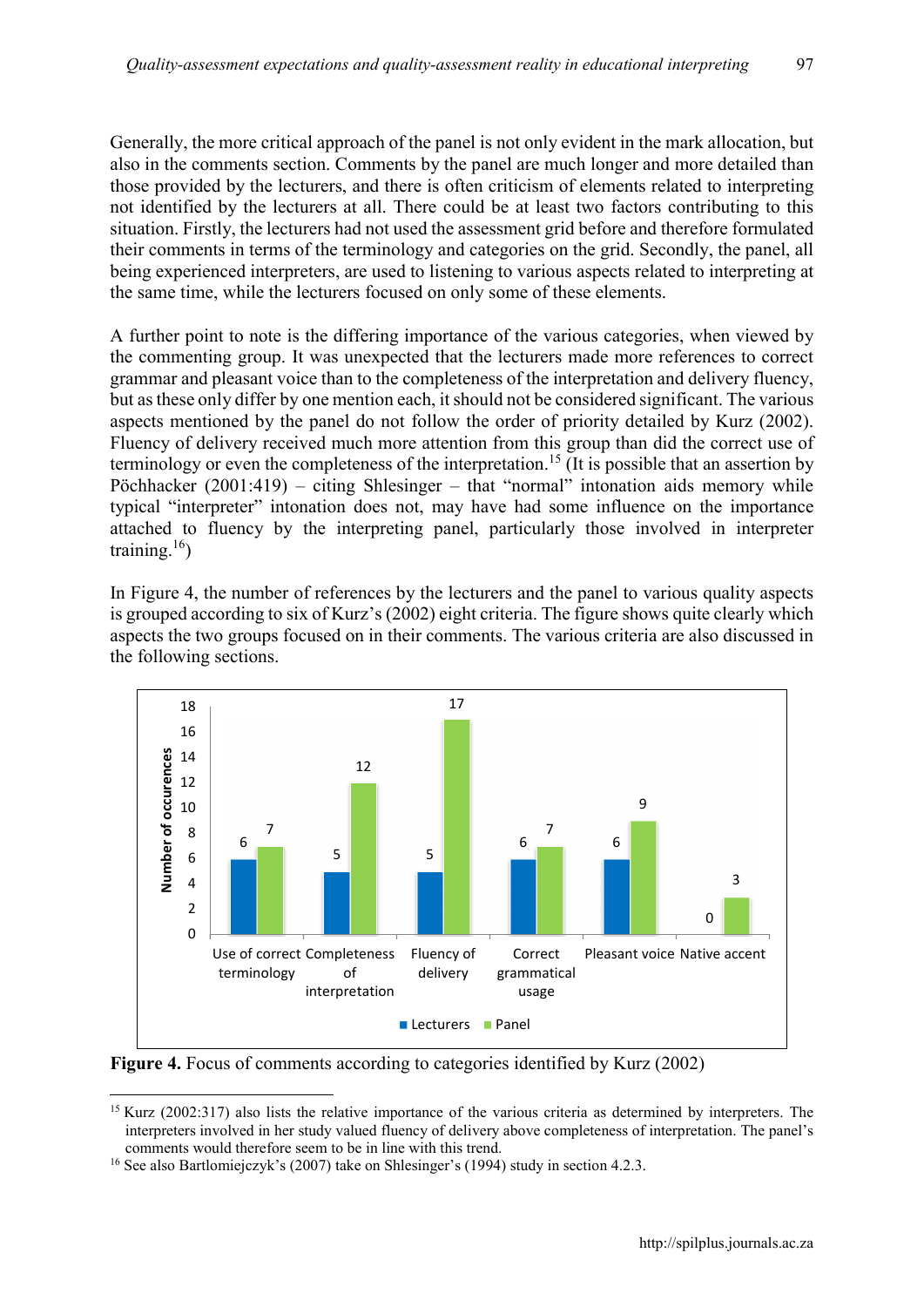# 4.2.1 Use of correct terminology

The lecturers referred to "terminology" six times, while the panel referred to it seven times. Four of the six references to terminology by the lecturers related to whether the terms were used correctly or not, while the two remaining references related to incorrect pronunciation. The panel referred to the correct use of terminology four times. Other references occurred where the relationship between terminological overload and interpreter fatigue was discussed.

# 4.2.2 Completeness of interpretation

Words used to identify the completeness of the interpretation include "whole", "completeness", "gap", and "omit". The panel seems much more critical of a lack of completeness, particularly with Interpreter 2. One lecturer comments that "roughly 80% of the lecture is translated [sic]". The panel, however, had the following comments: "Difficult to follow as much is omitted", "Lots of information omitted", "[O]nly the core ideas are conveyed" and "[A] whooping [sic] 34 seconds of silence means the English listeners would have lost crucial information".

The tremendous difference in opinions may be related to the panel valuing "details or nuances" and an "exchange of  $[...]$  experience"<sup>17</sup> (Kurz 2002:321), rather than the transfer of a set of facts, while the lecturers may have been satisfied with "an intelligent, logical, terminologically correct summary of the original", as Kurz (2002:321) describes in relation to the preferences of medical and engineering conference delegates.

# 4.2.3 Fluency of delivery

As already indicated in section 4.2.2, the lecturers did not make much of Interpreter 2's silences. In fact, they made only one reference to "silence", with other key words including "flow", "jerky", and "hesitate". Meanwhile, the panel focused on "silence", "breathing" (which they considered far too loud for both interpreters), and used words such as "fluent", "jerky", "falter" and "hesitate" in their comments.

Bartlomiejczyk (2007:249) notes that "confident delivery" (which could be presumed to include fluency) "may be crucial for the perceived quality of any interpretation". She bases this assumption on research done by Shlesinger (1994), which indicates that comprehension and recall are negatively affected by "pauses within grammatical constituents, stress incompatible with semantic contrast, [...] non-final voice pitch in final positions and non-standard alterations of speed" (Bartlomiejczyk 2007:249) – in short, by a lack of fluency in delivery. It may be that the panel, of which some of the members were involved in interpreter training, were exceptionally critical of hesitations precisely because they were aware of the impact it could have on listener perception.

#### 4.2.4 Correct grammatical usage

The correct use of grammar is the only point where there are striking similarities between the comments made by the lecturers and those made by the panel. The lecturers identified errors related to concord, tense, prepositions, and literal interpreting. The latter often leads to the

1

 $17$  One could argue that interpreting in a lecture setting should not only focus on conveying the facts contained in the lecture itself, but all the phatic nuances and affective components that accompany those facts.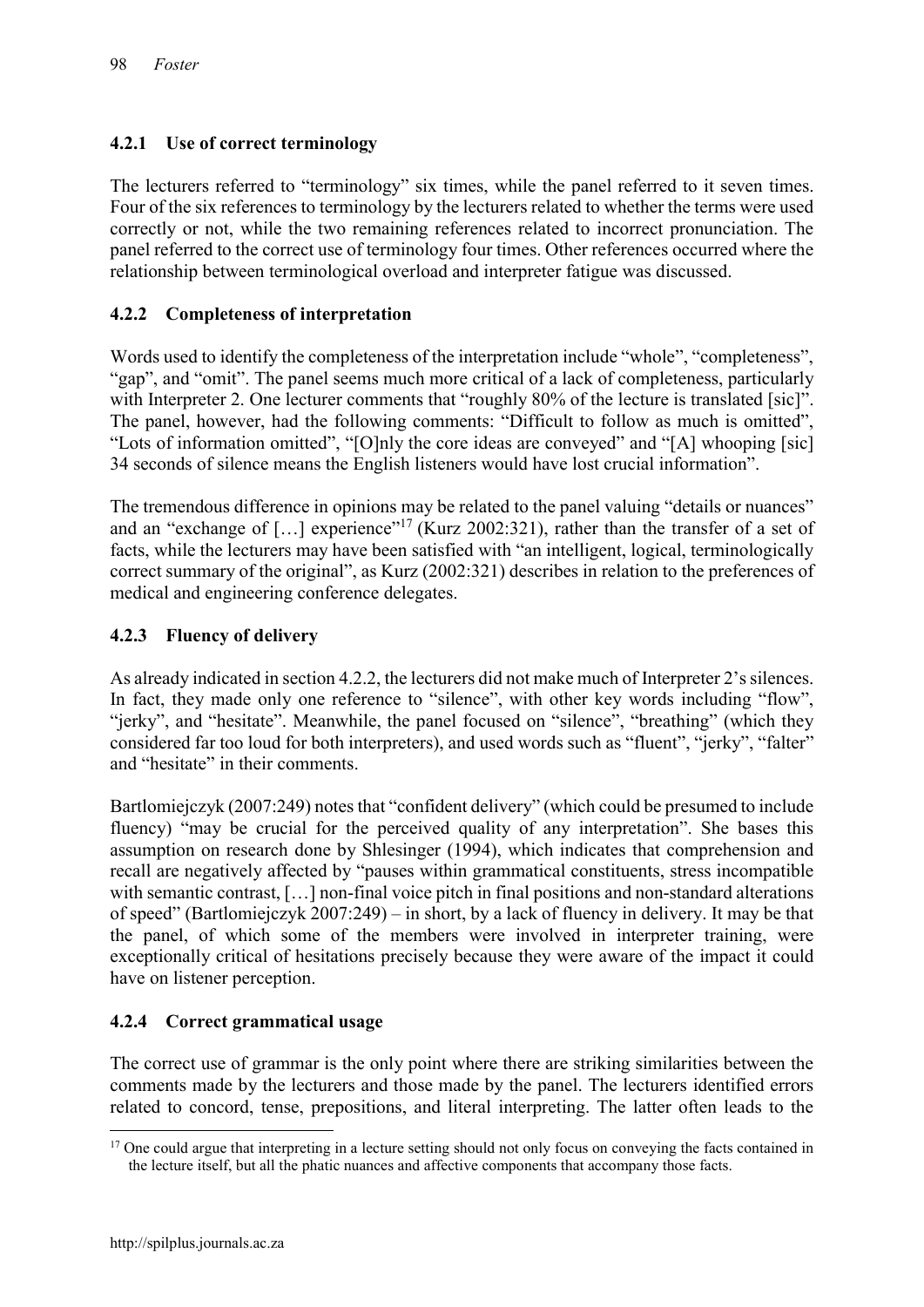reproduction of source-language syntax in the TL (resulting in unidiomatic language use), and could therefore be interpreted as syntactic errors. The panel identified concord, syntactic and prepositional errors, as well as errors related to *what*/*which* and *a*/*an*. It may be that grammatical errors are easy to identify with some degree of confidence, even for someone with a moderate mastery of a particular language.

# 4.2.5 Pleasant voice

Although one lecturer described Interpreter 1's voice quality as "excellent", others thought she sounded tired or monotonous. Comments on Interpreter 2's voice ranged from "[p]leasant" to monotonous, and one lecturer even stated that "[t]he interpreter's voice also tends to go higher at the end of each sentence or phrase, which becomes irritating later on".

The panel, however, focused on other elements. While one panellist described Interpreter 1's voice as "very clear and sounded good", others detected nervousness and a voice that betrayed fatigue. There were very few descriptions of Interpreter 2's voice, one exception being that she sounds "bored". Rather, there were comments on her extremely long lag time and omissions.

# 4.2.6 Native accent

None of the lecturers commented on the interpreters' accents. One panellist referred specifically to accent, stating that Interpreter 1's "English accent is good". Two others commented that Interpreter 2 "sounds as if she is not a mother-tongue speaker of the target language", and that her "pronunciation is not good". The lack of attention given to this criterion would seem to justify the fact that it is the least important of those identified by Kurz (2002).

#### 5. Conclusion

Based on their comments, the lecturers regarded five of the six criteria examined (native accent being the exception) as almost equally important, rather than singling out correct use of terminology as a particular focus area. There are at least two possible reasons for this. Firstly, the lecturers may have been guided by the format of the assessment grid, which forced them to focus on other aspects of delivery associated with "interpreting quality". Secondly, there does seem to be a slight discrepancy between what they ostensibly valued (terminological exactitude) and what they actually valued (a fluent, terminologically and grammatically correct product). Pradas Marcías (2006:38) argues, however, that new and experienced users of interpreting services focus on different aspects of an interpreted product. If the same lecturers were to use the grid repeatedly to assess interpreters, their assessment practice may change over time, and it is conceivable that a repetition of this study at a later date could yield different results.

The assessment provided by the panel certainly did not follow the order of importance for quality criteria, as established by Kurz (2002). However, their strong focus on fluency and on the hesitation in Interpreter 2's delivery seems to substantiate a view expressed by Pradas Marcías (2006:36-37) that silence has a negative impact on the perception of quality.

As there seems to be a discrepancy between the expectations expressed by this particular group of lecturers and their actual assessment of the interpreting product, and as there is some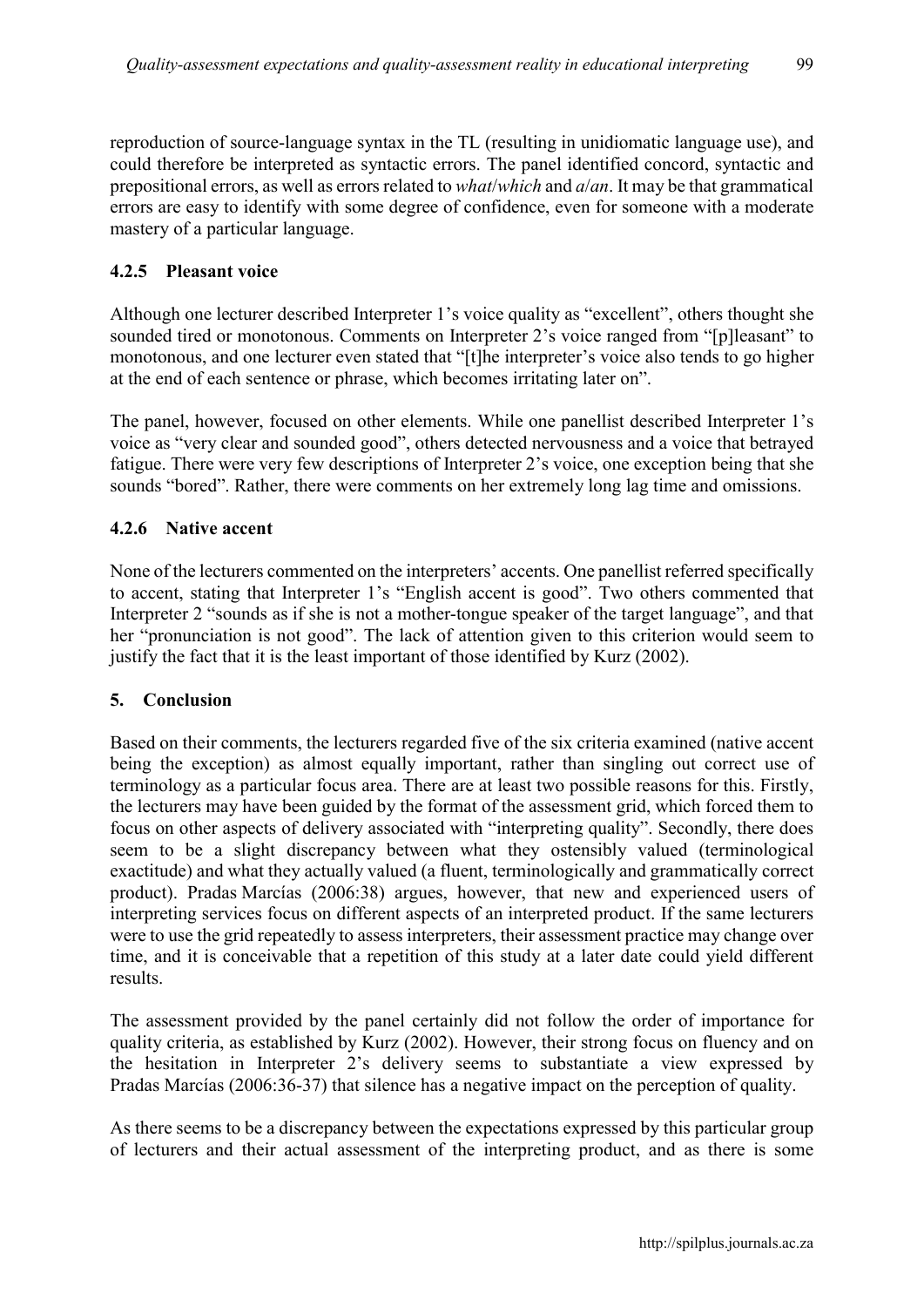difference between the aspects highlighted by the panel of interpreters and those raised by the lecturers, those responsible for implementing and rendering an educational interpreting service should take note that quality may mean different things to different people. This makes it difficult to answer the apparently simple question "Does the educational interpreting at SU work?" since "work" – even if one were to focus on quality rather than modus operandi or financial management as its definition – could be evaluated differently by various groups.

As pointed out in section 1, the study on which this article mainly relies is very limited in scope, and it would be irresponsible to jump to conclusions on possible dissonance between expectations among clients of an interpreting service and their actual assessment of interpreting performance, particularly if such conclusions were to be translated into policy (informing interpreter training, negotiations with academic staff, and so forth). What this study has highlighted is that a similar, adequately funded, and certainly much more extensive study should be undertaken to properly investigate such potential discrepancies between expected performance and actual assessment.

Once that has been done, it could be possible to properly customise interpreter training and quality assessment at SU, to properly manage the expectations of both academic staff and SU administration, and, as Kopczynski (1994:90) puts it, to negotiate about terminology.

#### References

Alexander, C., R. Edwards and B. Temple. 2004. *Access to services with interpreters: User views*. York: Joseph Rowntree Foundation.

Bartlomiejczyk, M. 2007. Interpreting quality as perceived by trainee interpreters: Selfevaluation. *The Interpreter and Translator Trainer* 1(2): 247-267.

Blaauw, J. 2008. Sourcing and maintaining a pool of suitably skilled interpreters for educational interpreting at a tertiary institution. *South African Linguistics and Applied Language Studies* 26(3): 301-313.

Collados Aís, Á. 2002. Quality assessment in simultaneous interpreting: The importance of nonverbal communication. In F. Pöchhacker and M. Shlesinger (eds.) *The interpreting studies reader*. London and New York: Routledge. pp. 327-336.

Grbić, N. 2008. Constructing interpreting quality. *Interpreting* 10(2): 232-257.

Garwood, C.J. 2002. Autonomy of the interpreted text. In G. Garzone and M. Viezzi (eds.) *Interpreting in the 21st century: Challenges and opportunities*. Amsterdam: John Benjamins. pp. 267-276.

Hadziabdic, E., B. Albin, K. Heikkilä and K. Hjelm. 2010. Healthcare staff's perceptions of using interpreters: A qualitative study. *Primary Health Care Research & Development* 11: 260-270.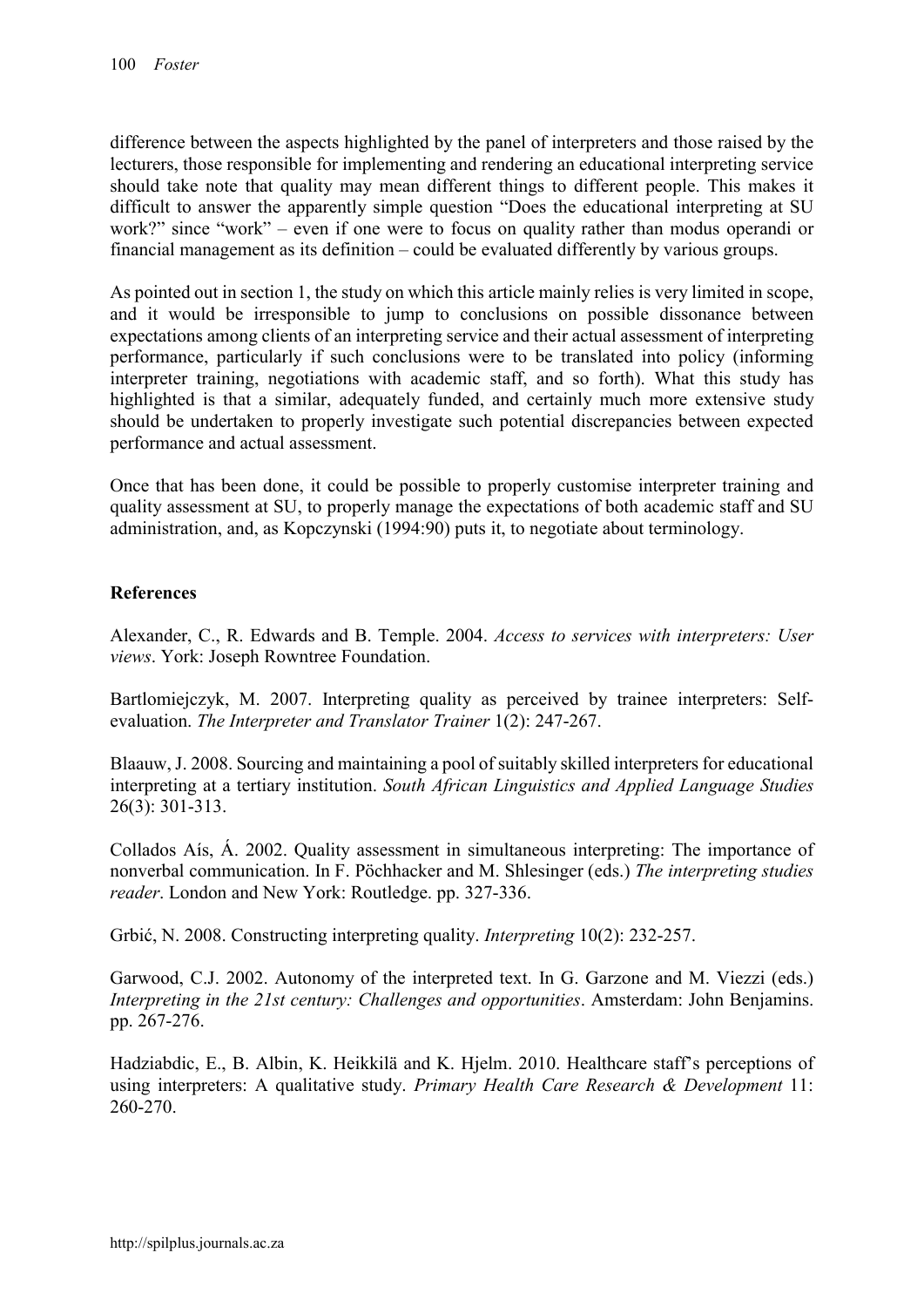Kalina, S. 2005. Quality in the interpreting process: What can be measured and how? *Communication & Cognition* 38(1-2): 27-46.

Kopczynski, A. 1994. Quality in conference interpreting: Some pragmatic problems. In S. Lambert and B. Moser-Mercer (eds.) *Bridging the gap: Empirical research in simultaneous interpretation*. Amsterdam and Philadelphia: John Benjamins. pp. 87-99.

Kurz, I. 2001. Conference interpreting: Quality in the ears of the user. *Meta* 46(2): 394-409.

Kurz, I. 2002. Conference interpretation: Expectations of different user groups. In F. Pöchhacker and M. Shlesinger (eds.) *The interpreting studies reader*. London and New York: Routledge. pp. 313-324.

Moser-Mercer, B. 2008. Constructing quality. In G. Hansen, A. Chesterman and H. Gerzymisch-Arbogast (eds.) *Efforts and models in interpreting and translation research*. Amsterdam and Philadelphia: John Benjamins. pp. 143-156.

Napier, J. 2011. "It's not what they say but the way they say it." A content analysis of interpreter and consumer perceptions of signed language interpreting in Australia. *International Journal of the Sociology of Language* 2011(207): 59-87.

Pöchhacker, F. 2001. Quality assessment in conference and community interpreting. *Meta* 46(2): 410-442.

Pöchhacker, F. 2004. *Introducing interpreting studies*. London and New York: Routledge.

Pradas Marcías, M. 2006. Probing quality criteria in simultaneous interpreting: The role of silent pauses in fluency. *Interpreting* 8(1): 25-43.

South African Translators' Institute (SATI). s.a. Interpreting assessment grid for simultaneous interpreting.

Stellenbosch University. 2013. *Calendar 2013 (Part 1)*. Stellenbosch: Stellenbosch University.

Swart, P. 2012a. *Re: Tolking: Vrae.* E-mail to P. Swart. [Online], 12 April. Available e-mail: [lfoster@sun.ac.za](mailto:lfoster@sun.ac.za).

Swart, P. 2012b. *Re: Tolking: Vrae.* E-mail to P. Swart. [Online], 13 April. Available e-mail: [lfoster@sun.ac.za](mailto:lfoster@sun.ac.za).

Swart, P. 2013. Interview. 18 February, Stellenbosch.

Verhoef, M. 2008. Assessing the quality of specialist versus non-subject specialist educational interpreters at the North-West University. In M. Verhoef and T. du Plessis (eds.) *Multilingualism and educational interpreting. Innovation and delivery*. Pretoria: Van Schaik. pp. 114-134.